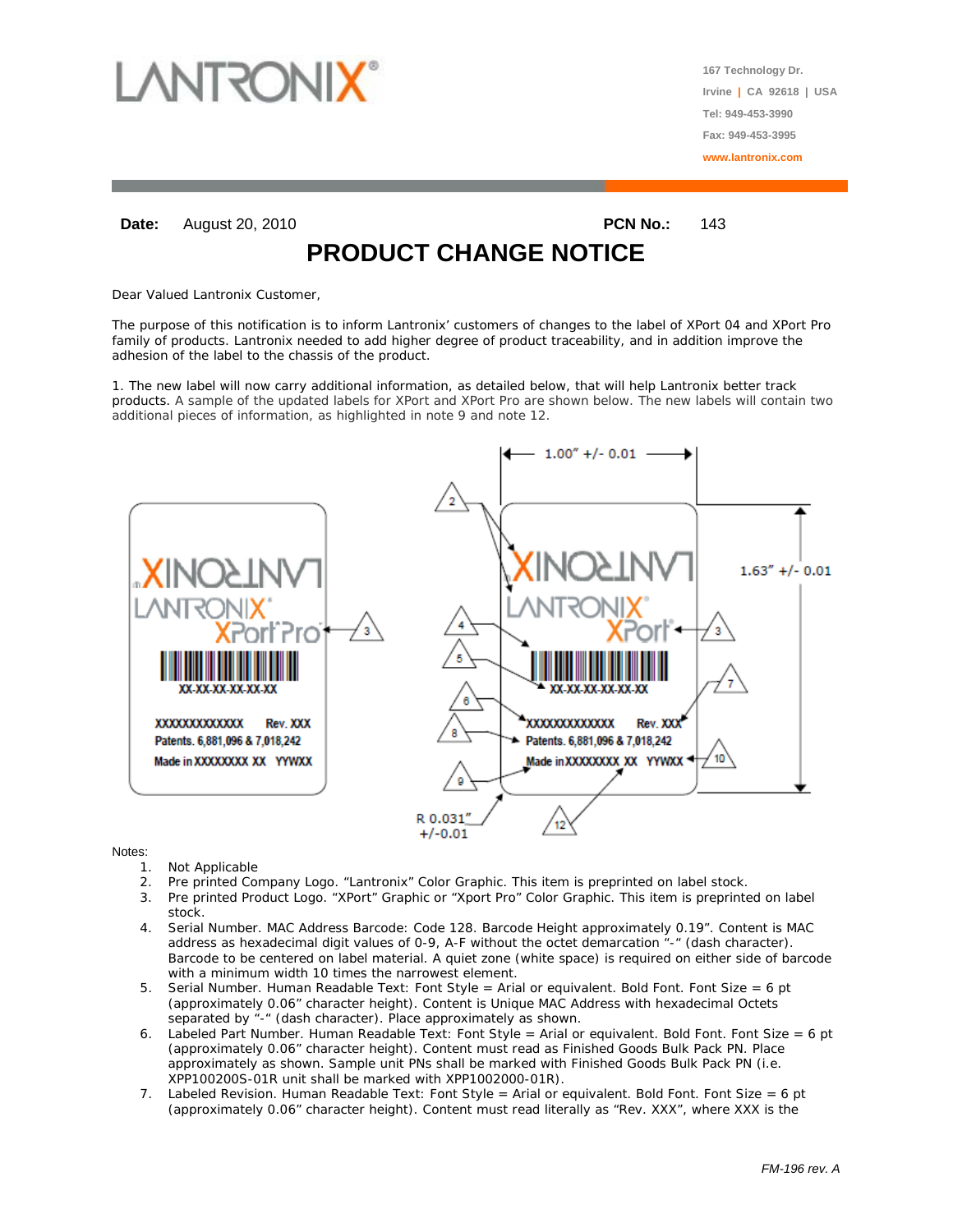

**167 Technology Dr. Irvine | CA 92618 | USA Tel: 949-453-3990 Fax: 949-453-3995 www.lantronix.com**

Revision of BOM of Finished Goods Bulk Pack PN. Place approximately as shown on same line as item 6. Sample unit PNs shall be marked with Finished Goods Bulk Pack PN's Revision (i.e. XPP100200S-01R unit is marked as XPP1002000-01R Rev A21 if XPP1002000-01R BOM Rev is A21).

- 8. Patent Number. Human Readable Text: Font Style = Arial or equivalent. Bold Font. Font Size = 6 pt (approximately 0.06" character height). Content must read literally as "Patents. 6,881,096 & 7,018,242". Place approximately as shown on same line as item 6.
- 9. Country of Origin & Manufacturing Location ID. Human Readable Text: Font Style = Arial or equivalent. Bold Font. Font Size = 6 pt (approximately 0.06" character height). Content must read literally as "Made in XXX", where XXX is Country & Factory of Manufacturing Origin (i.e. USA, China, China 01, China 02, Malaysia). Place approximately as shown.
- 10. Date Code of Manufacturing. Human Readable Text: Font Style = Arial or equivalent. Bold Font. Font Size  $= 6$  pt (approximately 0.06"" character height). Content must read literally as "YYWXX", where YY is actual Year of manufacturing & XX is actual Week of manufacturing, separated by the letter Capital "W". Place approximately as shown on same line as item 9.
- 11. Not Applicable
- 12. Factory Tester Slot ID (Factory use only). Human Readable Text: Font Style & size = Same as Item 9. Content is a value indicating the Factory tester's slot ID. Place 1 space character after Item 9.

2. The new label now has bend relief perforations that will aid in ensuring that the label will adhere flat to the chassis at bend. See engineering illustration below specifying the exact nature of change.